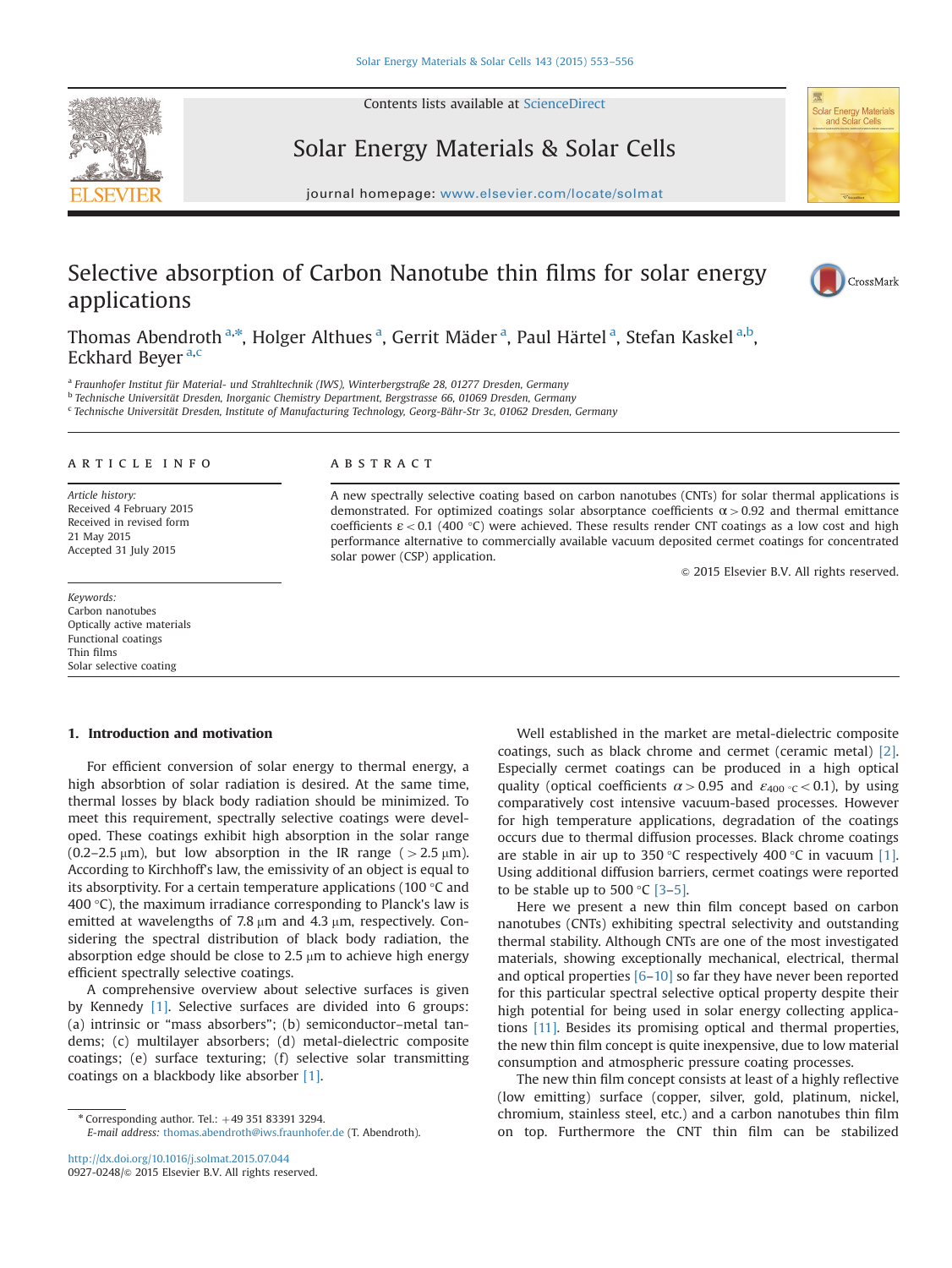mechanically and thermally by using optically transparent thin films such as silicon dioxide  $[12]$ . The methods to produce spectrally selective CNT based coatings as well as their optical properties are described below.

#### 2. Experimental details

Various carbon nanotubes were applied on a number of highly reflecting substrates (stainless steel, copper, nickel, chromium) as thin films. Therefore, aqueous CNT dispersions, using anionic surfactant sodium dodecylbenzene sulfonate (SDBS), were produced and applied by spraying on a heated substrate. For a multi-wall carbon nanotubes (MWCNT) dispersion water, 0.1 m% MWCNT and 0.1 m% SDBS were dispersed by ultra-sonication (5 min, 20 kHz) and centrifugation (5 min, 3260g). For producing single-wall carbon nanotubes (SWCNT) dispersion, the chemistry (0.05 m% SWCNT, 1 m% SDBS) as well as parameter for ultrasonication (15 min, 20 kHz) were changed instead.

The deposition was carried out using spraying techniques, such as Ultrasonic Spraying (Exacta Coat from Sono-Tek, 120 kHz) and two-substance nozzles (Schlick, Series 970). To achieve a homogeneous CNT-thin film, the substrate is heated up to 100 °C during deposition to ensure an evaporation of water, leaving only CNTs and SDBS on surface. Afterwards the SDBS and other residues (sodium carbonate, sodium sulfate) were removed by washing off in ethanol and water.

# 3. Characterization

The remaining CNTs form a mechanically unstable network on the surface, which can be easily damaged by touching or scratching. Those CNT-network thin films were investigated optically by total reflectance measurements using UV-VIS-NIR  $(0.3-2.5 \,\mu m)$  spectrophotometer (Perkin-Elmer, Lambda 900 with 150 mm integrated sphere) and NIR–IR (1.7–20  $\mu$ m) spectrophotometer (Perkin-Elmer Spectrum 2000 with Pike integrated sphere "IntegratIR"). The reflectance spectra  $R(\lambda)$  were evaluated to calculate the optical coefficients such as solar absorptance  $(\alpha)$  and thermal emittance  $(\varepsilon)$ at certain temperatures. Following equations were been used for determination ( $I_{AM1.5dir}(\lambda)$  - direct normal solar spectral irradiance, Air Mass 1.5;  $I_{BB}(\lambda)$  - blackbody irradiation for a certain temperature):

$$
\alpha = \frac{\int_{0.3\,\mu\text{m}}^{2.5\,\mu\text{m}} I_{AM1.5\text{dir}}(\lambda) \cdot (1 - R(\lambda)) \, \mathrm{d}\lambda}{\int_{0.3\,\mu\text{m}}^{2.5\,\mu\text{m}} I_{AM1.5\text{dir}}(\lambda) \, \mathrm{d}\lambda} \tag{1}
$$

$$
\varepsilon = \frac{\int_{1.7 \text{ }\mu\text{m}}^{20 \text{ }\mu\text{m}} I_{BB}(\lambda) \cdot (1 - R(\lambda)) d\lambda}{\int_{1.7 \text{ }\mu\text{m}}^{20 \text{ }\mu\text{m}} I_{BB}(\lambda) d\lambda}
$$
(2)

## 4. Results

In Fig. 1 the reflectance spectra of multi-wall CNT-networks on copper coated stainless steel substrates as well as the resulting optical coefficients  $\alpha$  and  $\varepsilon$  (@ 400 °C) varying in CNT areal loading are presented.

The copper surface itself has a very high reflectance in the NIR and IR range. Due to its opaqueness, all measured reflectance loss can be attributed to the absorption of the CNT-network on top of the copper substrate. In general a dependence of CNT areal loading regarding absorption as well as absorbed wavelength could be observed. By increasing CNT areal loading the absorption is increased as well as a shift of absorption towards higher wavelengths occurs. Thus, not only the spectral selectivity of the CNTnetwork can be adjusted, but also areal loading enables to shift the selectivity range spectrally with varying film thickness.

The observed spectral changes of the total absorption is caused by interband electronic transitions and  $\pi$ -plasmon for each carbonaceous constituent at a selected energy [13]. Due to a higher degree of impurities in MWCNTs, the absorption caused by  $\pi$ plasmon is predominant. The shift of absorption towards higher wavelengths by increasing the areal loading follows the Lambert– Beer law.

The absorption by  $\pi$ -plasmon is the collective excitation of electrons associated with the  $\pi$ -band, showing a nonlinear dependency, and can be described by a Lorentzian function [13–14]. The peak maxima of this Lorentzian function correspond to the  $\pi$ plasmon resonance energy and are reported to be in the range of 4.5–7 eV respectively 275–177 nm [13]. Following this function, the absorption is decreasing at lower energies respectively higher wavelength, causing the observed spectral selectivity.

For SWCNTs, the reflectance spectra are different. A lower content of carbonaceous impurities, compared to MWCNTs, is decreasing the total absorption caused by  $\pi$ -plasmon. However, in the near infrared two absorption peaks overlap with the reflectance spectra. These absorption peaks  $(S_{11}$ and  $S_{22})$  are caused by the van Hove singularities in the density of state.

On the contrary, the van Hove singularities are caused by interband electronic transition and are dependent on density of states and diameter of the tubes. Depending on the chirality of the tubes, the Kataura plot shows the dependency of bandgap energy



Fig. 1. Reflectance spectra and optical coefficients (solar absorptance  $\alpha$  and thermal emittance  $\varepsilon$ ) in dependence of CNT areal loading for MWCNTs on copper coated stainless steel substrates.